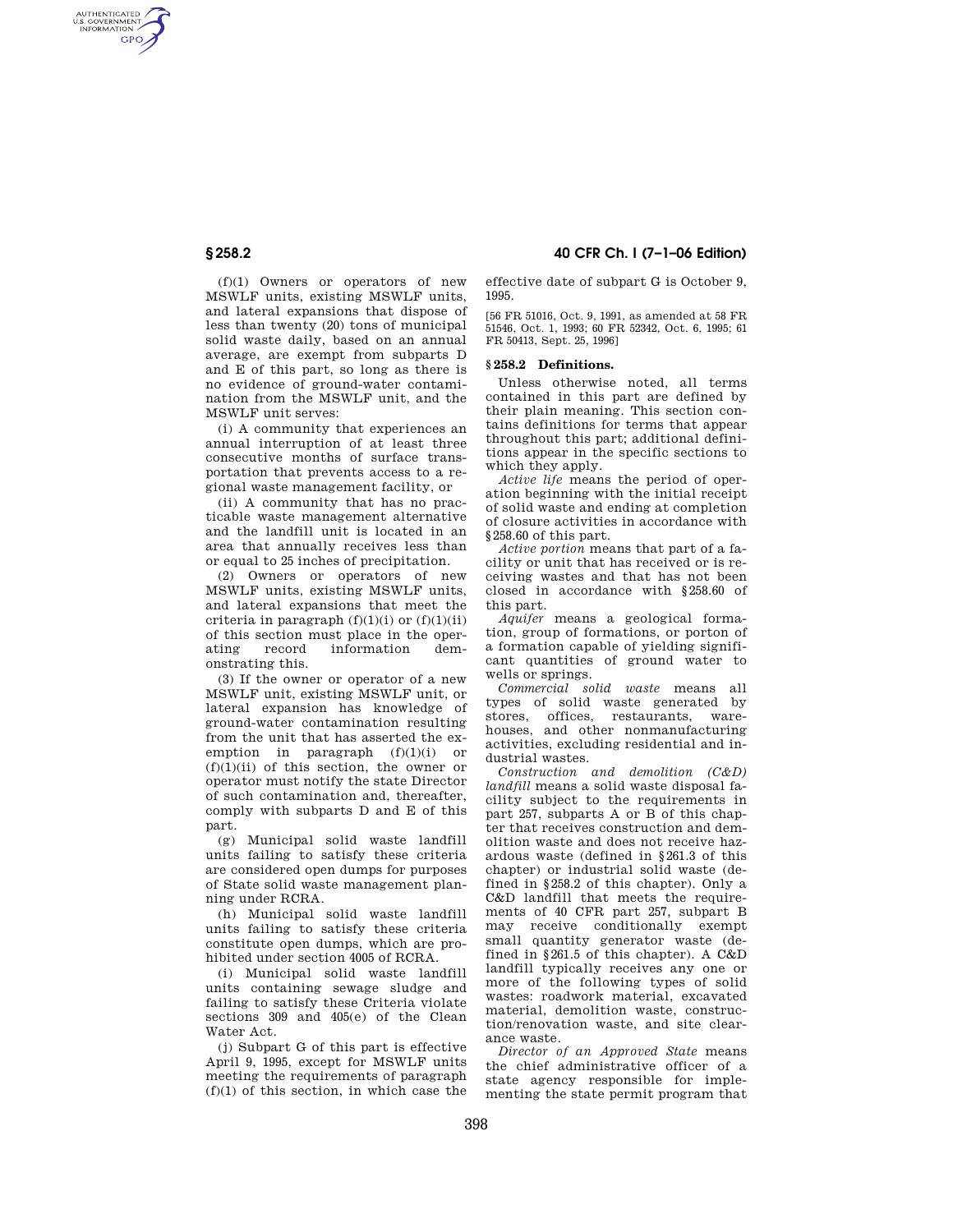# **Environmental Protection Agency § 258.2**

is deemed to be adequate by EPA under regulations published pursuant to sections 2002 and 4005 of RCRA.

*Existing MSWLF unit* means any municipal solid waste landfill unit that is receiving solid waste as of the appropriate dates specified in §258.1(e). Waste placement in existing units must be consistent with past operating practices or modified practices to ensure good management.

*Facility* means all contiguous land and structures, other appurtenances, and improvements on the land used for the disposal of solid waste.

*Ground water* means water below the land surface in a zone of saturation.

*Household waste* means any solid waste (including garbage, trash, and sanitary waste in septic tanks) derived from households (including single and multiple residences, hotels and motels, bunkhouses, ranger stations, crew quarters, campgrounds, picnic grounds, and day-use recreation areas).

*Indian lands* or *Indian country* means: (1) All land within the limits of any Indian reservation under the jurisdiction of the United States Government, notwithstanding the issuance of any patent, and including rights-of-way running throughout the reservation;

(2) All dependent Indian communities within the borders of the United States whether within the original or subsequently acquired territory thereof, and whether within or without the limits of the State; and

(3) All Indian allotments, the Indian titles to which have not been extinguished, including rights of way running through the same.

*Indian Tribe* or *Tribe* means any Indian tribe, band, nation, or community recognized by the Secretary of the Interior and exercising substantial governmental duties and powers on Indian lands.

*Industrial solid waste* means solid waste generated by manufacturing or industrial processes that is not a hazardous waste regulated under subtitle C of RCRA. Such waste may include, but is not limited to, waste resulting from the following manufacturing processes: Electric power generation; fertilizer/agricultural chemicals; food and related products/by-products; inorganic chemicals; iron and steel manufacturing; leather and leather products; nonferrous metals manufacturing/ foundries; organic chemicals; plastics and resins manufacturing; pulp and paper industry; rubber and miscellaneous plastic products; stone, glass, clay, and concrete products; textile manufacturing; transportation equipment; and water treatment. This term does not include mining waste or oil and gas waste.

*Lateral expansion* means a horizontal expansion of the waste boundaries of an existing MSWLF unit.

*Leachate* means a liquid that has passed through or emerged from solid waste and contains soluble, suspended, or miscible materials removed from such waste.

*Municipal solid waste landfill (MSWLF) unit* means a discrete area of land or an excavation that receives household waste, and that is not a land application unit, surface impoundment, injection well, or waste pile, as those terms are defined under §257.2 of this chapter. A MSWLF unit also may receive other types of RCRA Subtitle D wastes, such as commercial solid waste, nonhazardous sludge, conditionally exempt small quantity generator waste and industrial solid waste. Such a landfill may be publicly or privately owned. A MSWLF unit may be a new MSWLF unit, an existing MSWLF unit or a lateral expansion. A construction and demolition landfill that receives residential lead-based paint waste and does not receive any other household waste is not a MSWLF unit.

*New MSWLF unit* means any municipal solid waste landfill unit that has not received waste prior to October 9, 1993, or prior to October 9, 1997 if the MSWLF unit meets the conditions of  $§258.1(f)(1).$ 

*Open burning* means the combustion of solid waste without:

(1) Control of combustion air to maintain adequate temperature for efficient combustion,

(2) Containment of the combustion reaction in an enclosed device to provide sufficient residence time and mixing for complete combustion, and

(3) Control of the emission of the combustion products.